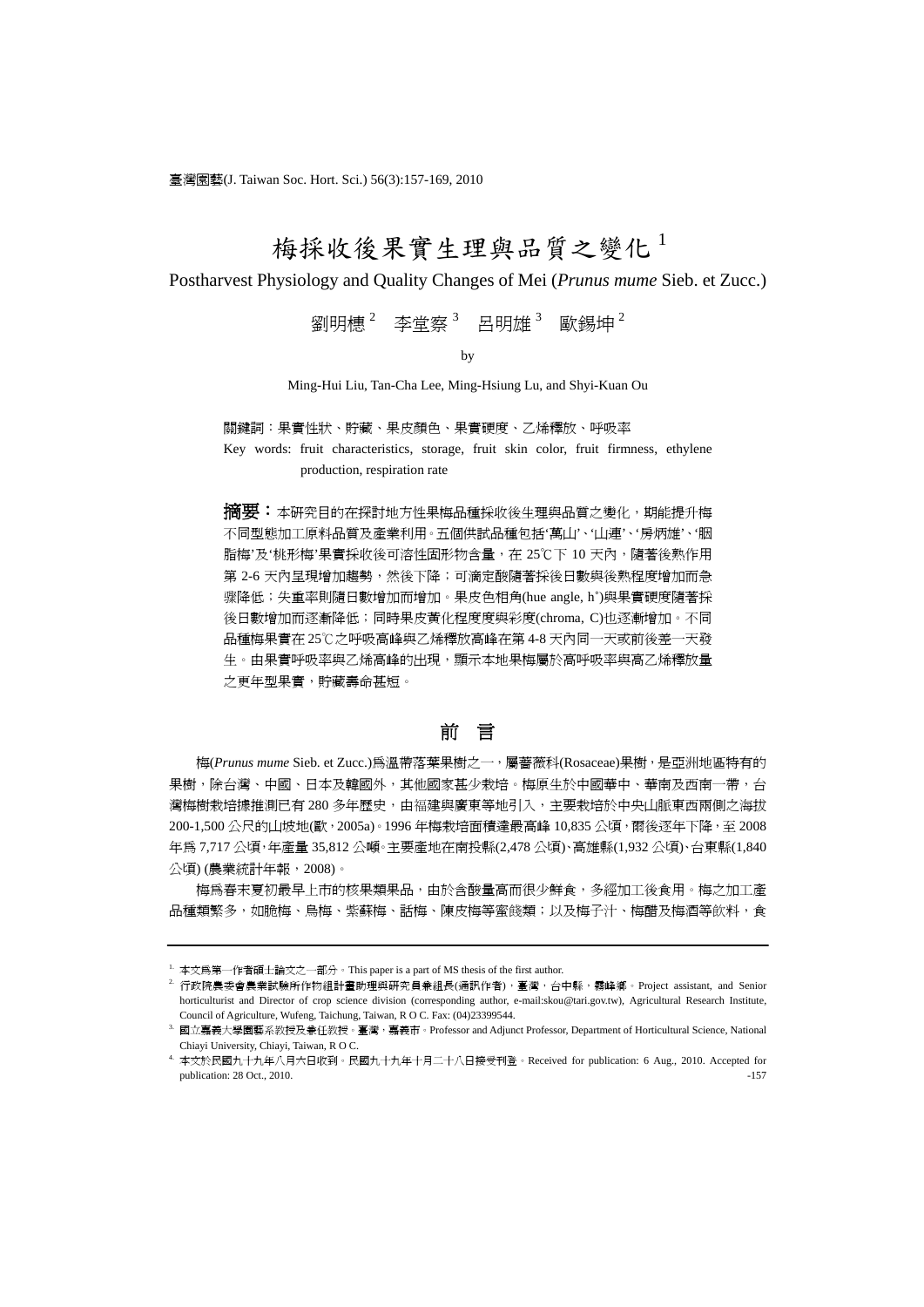用階層亦廣(林,1995)。不論青梅或熟梅之加工品皆深受消費者喜愛。據松本紘齊(2003)的研究,青梅 加工品中青梅精具有殺菌作用、可改善腸胃道功能、調整血壓、提高鈣質吸收率、預防結石、消除疲 勞及抗過敏等效用,是優良的健康食品。梅沒有發展成世界性的果樹,主要因為梅果實不適於鮮食, 且歐美人士對梅加工產品不甚了解所致。

台灣青梅盛產期間集中在 3 月下旬至 5 月上旬,除了外銷部份製作成梅胚外,因應內銷加工產品 多樣化,近年來青梅加工品,如脆梅、梅蜜餞及黃梅加工品,如黃梅汁等逐漸受到重視;對果實成熟 度之要求也更加嚴格。梅的盛產期正值天氣轉熱之時,鮮果供應期短,耐貯性差;果實採收後在室溫 下無法長久維持品質,容易黃熟軟化,而影響商品價值,因此加工時間緊迫。因此盛產期間如何調節 供需、延緩果實後熟與老化的處理貯藏技術有其研究必要性。

本研究目的在了解台灣不同品種梅果實之發育及性狀,探討果實採後生理及品質變化,爲配合國 內梅不同型態加工之需求,保存盛產期間之加工原料梅品質及果實利用率。

# 材料與方法

一、材料來源:

供試果梅品種為'萬山'、'山連'、'房炳雄'、'桃形梅'和'胭脂梅'。果實採自農業試驗所之梅品種保 存園,樹齡約 20 年生,試驗園管理按照一般梅園正常栽培管理方法。

二、試驗方法:

(一) 果梅不同品種開花結果期及果實性狀調查

針對供試梅品種進行始花期、盛花期、果實採收期及果實發育日數等物候關係調查,每個品種調 查 3 株。依不同品種梅果實成熟期早晚分別採收,'萬山'、'房炳雄'及'胭脂梅'於 2007 年 3 月 23 日採 收;'山連'與'桃形梅'於同年 4 月 3 日採收;皆於上午用人工採果。採收後以塑膠袋盛裝後送至實驗室, 挑選 6-7 分熟(依外觀判別果皮底色為青綠色,果肉青綠色)、大小整齊、無病蟲害及機械傷害之果實 進行各項調査。調査項目包括果重、果長、果寬及果形指數(果長/果寬)等基本性狀,每品種採收 20 果為一樣品,3 重複。

(二) 果梅不同品種果實採收後生理與品質變化

各品種果實秤重後裝於長 200 mm × 寬 140 mm × 厚 0.04 mm 之封口袋內;袋子以打孔器打 8 個直 徑 0.6 cm 小洞,每 10 果裝一袋後封口,於 25℃環境下貯藏,貯藏庫內置放乙烯吸收劑。每 2 日取樣 一次進行下列各項分析調查,每品種之樣本為 10 果,計 3 重複。

1. 果實顏色變化

以色差計(Colorimeter NF-333: Nippon Denshoku Industries CO., LID)調査各品種果皮色澤變化, 測 定果實縫合線兩側赤道部之 CIELAB L、a、b 之値。L 値代表果實明亮度,數値最高為 100,數值愈 高亮度愈高;再經由以下公式計算出各受測果實之色相角度(hue angle,h ° = arctangent b/a)及彩度 【chroma,C =  $(a^2+b^2)^{1/2}$  】(McGuire, 1992)。色相角度 0 度為紅色,90 度為黃色,180 度為綠色,270 度為藍色;彩度數值愈高顯示果實色彩愈濃。

#### 2. 果實硬度變化

於果實縫合線兩側、赤道部最大直徑處去皮,以物性測定儀(Rheometer, 日本 Fudoh 公司生產, NRM-2020J-CW 型)測定硬度,測定之柱頭(探針)直徑為 5 mm, 貫入速度為 30 cm·min-1, 因果實個 體小,果肉厚度較薄,貫入深度爲 5 mm,所測定數值換算成牛頓(N)表示。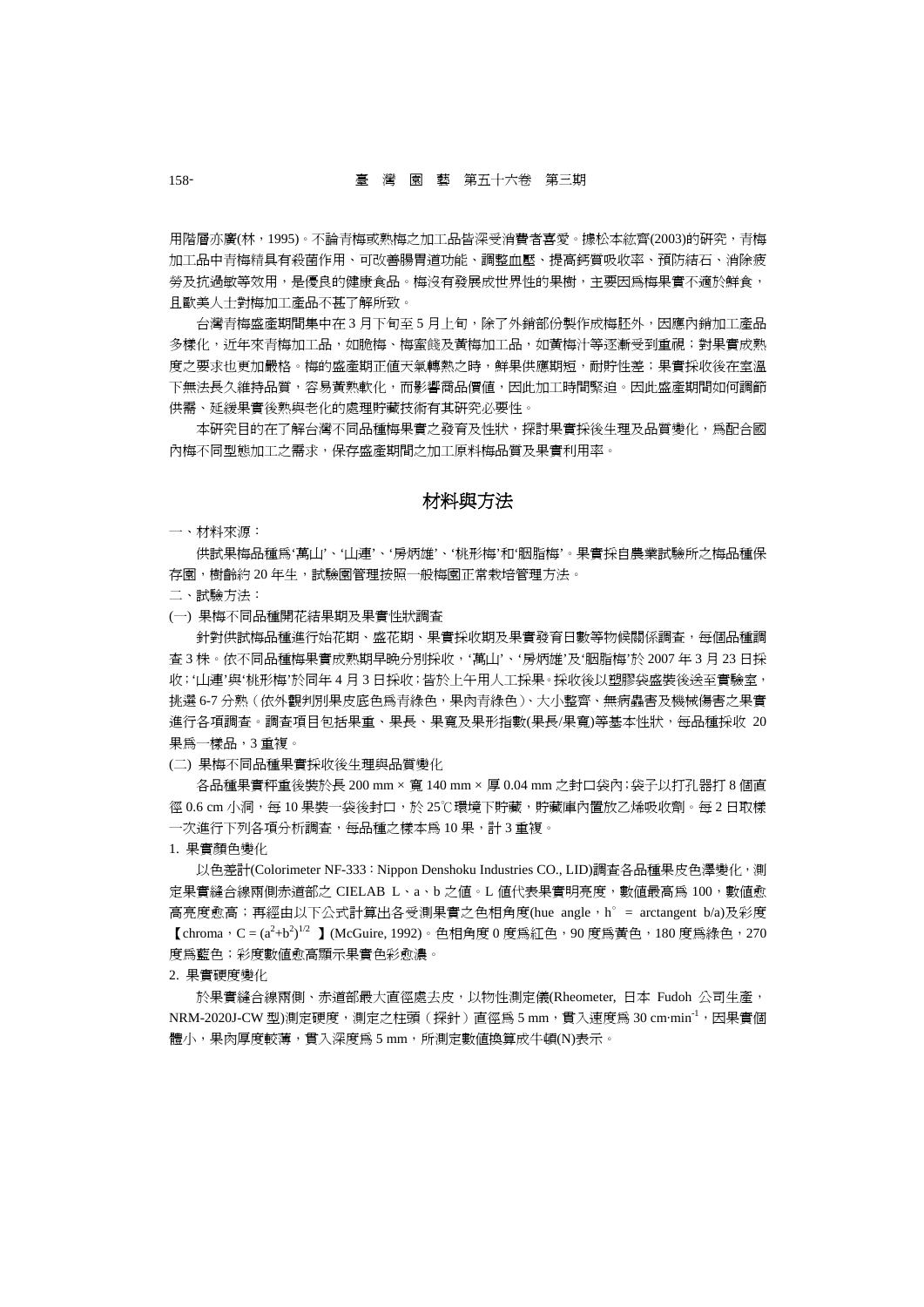3. 可溶性固形物含量(total soluble solids, TSS)變化

果實榨汁過濾後,取一滴果汁置於 Atago 數字型糖度計測其總可溶性固形物含量,單位以°Brix 表 示。

4. 可滴定酸(titratable acidity, TA)變化

測定樣本取果汁 5 mL 加入蒸餾水 15 mL,滴入 0.1%酚酞指示劑,以 0.1 N 之 NaOH 標準液滴定 至溶液變恆定粉紅色為止,將 NaOH 滴定量以蘋果酸(malic acid)作為換算值,計算每 100 g 果汁所含 之總酸量,單位以%表示。

5. 果實貯藏期間失重率變化

貯藏前果實樣本進行秤重,將不同取樣日數所得之果重與受測樣品貯藏前之原始重量,以下列公 式計算失重率。

失重率%=【(原始重量-貯藏後重量)÷原始重量】×100

6.乙烯釋放量及呼吸率之測試

取7分熟果實,每一品種測試樣品為 1 果,計 6 重複。果實秤重後逐一放入呼吸缸 [ 盒身經過鑽 孔以血清塞製作抽氣孔之 PP (polypropylene)材質、圓形、容量 200 mL 之密封保鮮盒〕內,置 25℃之 恆溫庫中。測定前先密封 2 小時,測定時以 1 mL 注射針筒取樣 1 mL 氣體,每一受測樣品取樣 3 次, 取樣後將密封之呼吸缸打開通風。將採樣之氣體樣本以氣相層析儀(gas chromatograph, GC)測定乙烯及 二氧化碳濃度。每日測定一次,連續 10 日 (至呼吸高峰出現後下降,果實開始腐敗為止)。

測定乙烯釋放量之 GC 規格配備及條件:日本島津公司出品 Shimadzu GC-8AIF 的氣相層析儀,配 備火焰離子檢測器(flame ionization detector; FID),分離管柱為外徑 1/ 8" x 內徑 1/16" x 長度 2 m 之不 銹鋼管柱,內填充 Unibeads A(Alltech 公司出品)80-100 mesh,管柱溫度為 80℃,注射口溫度為 150℃。  $\nu$ 氮氣爲載體(carrier),壓力設在 3 kg·cm<sup>-2</sup>。燃燒氣體爲氫氣及空氣(氧氣)。儀器使用前需溫機 30分 鐘以上。

測定二氧化碳之 GC 規格配備及條件:日本島津公司出品 Shimadzu GC-8AIT,配備熱傳導偵測器 (thermal conductivity detector; TCD),分離管柱為外徑 1/8" x 內徑 1/16" x 長度 6 m 之不銹鋼管柱,內 填充 Porapak Q 80-100 mesh,管柱溫度設為 50℃, 注射口溫度為 90℃。以氫氣爲載體, 壓力設在 2 kg·cm $^2$ 。儀器使用前需溫機 30分鐘以上。

結果

一、果梅不同品種開花結果期及果實性狀

2007 年不同品種果梅之始花期,'胭脂梅'在 1 月 10 日,'萬山'、'山連'、'房炳雄'及'桃形梅'皆在 1月8日。盛花期則各品種皆在 1 月 15 日。果實在 6-7 分熟採收,'萬山'、'房炳雄'及'胭脂梅'之採收 期為 3月 23日, 果實發育日數 (盛花至採收)為 67天, '山連'及'桃形梅'採收期為 4月 3日, 果實發 育日數為 78 天(表 1)。

採收 6-7 分熟果實之果重、果長及果寬等基本性狀調査結果如表 2。'萬山'之平均果重最大,為 18.4 g,而最大果實重量達 26.6 g; '山連'果實最小,平均果重僅 9.9 g,最大果重僅爲 15.0 g。其餘品種平 均果重介於 11.5-14.4 g 之間,最大果重則介於 14.4-18.7 g 之間。各品種果實之果形指數則介於 1.1-1.2 之間。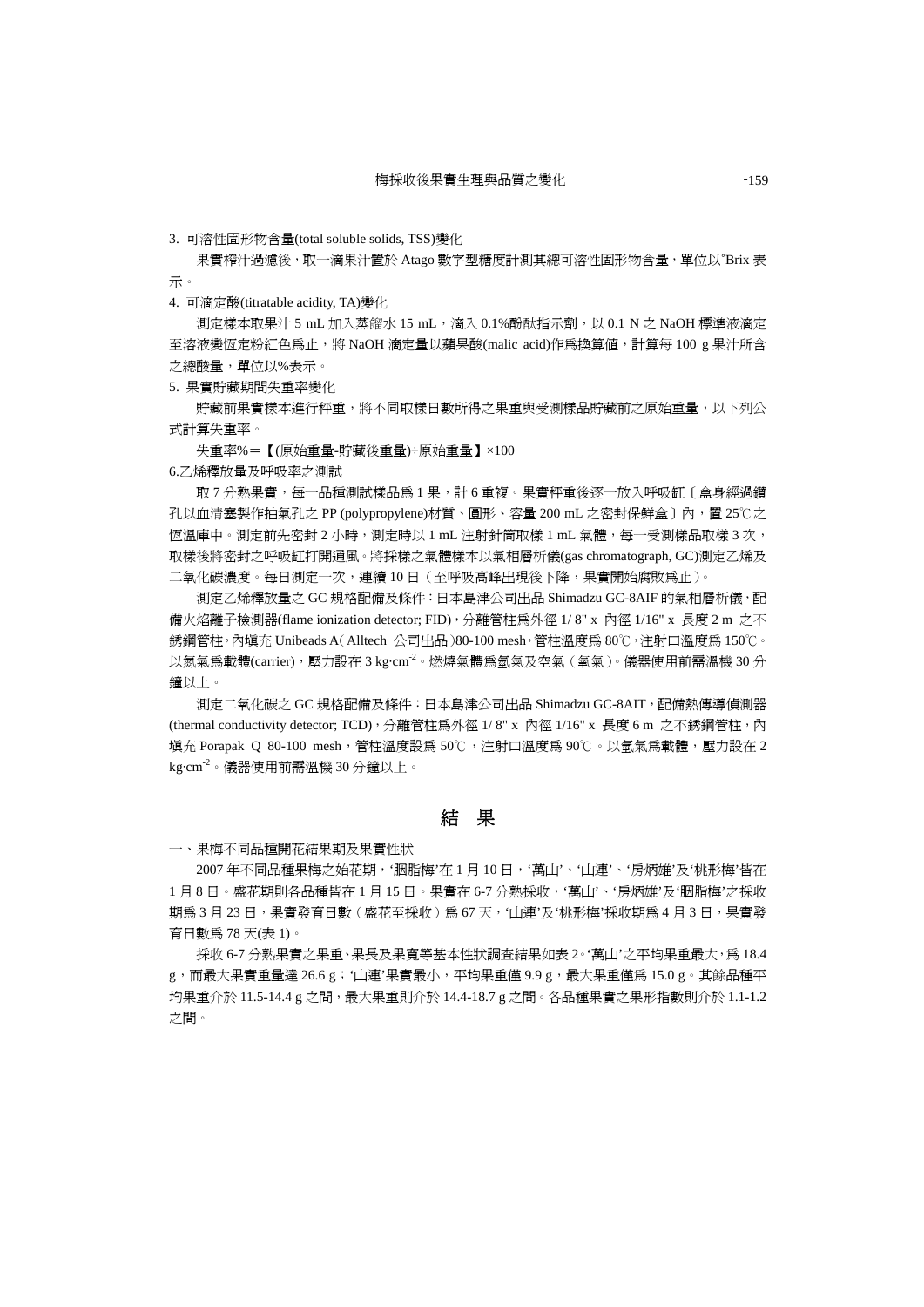| 供試品種<br>Variety        | 始花期 <sup>z</sup><br>Start bloom date<br>(month/day) | 盛花期 <sup>y</sup><br>Full bloom date<br>(month/day) | 果實採收期<br>First harvest date<br>(month/day) | 果實發育日數 ×<br>Fruit development<br>period (d) |
|------------------------|-----------------------------------------------------|----------------------------------------------------|--------------------------------------------|---------------------------------------------|
| 萬<br>Ш<br>Wan-shan     | 1/8                                                 | 1/15                                               | 3/23                                       | 67                                          |
| 連<br>Ш<br>Shan-lien    | 1/8                                                 | 1/15                                               | 4/3                                        | 78                                          |
| 房炳雄<br>Fang-bing-syong | 1/8                                                 | 1/15                                               | 3/23                                       | 67                                          |
| 胭脂梅<br>Yen-chih-mei    | 1/10                                                | 1/15                                               | 3/23                                       | 67                                          |
| 桃形梅<br>Taur-hsing-mei  | 1/8                                                 | 1/15                                               | 4/3                                        | 78                                          |

表 1. 2007 年梅不同品種之開花期與結果期

Table 1. Dates of flowering and harvesting of different mei varieties in 2007.

 $^{\text{z}}$ 始花期:全株約 5%花朵開始開放。Start bloom: about 5% of flowers blooming.<br><sup>y</sup> 盛花期:全株約 60%-80%花朵開放完畢。Full bloom:about 60%-80% flowers blooming.

<sup>x</sup> 果實發育日數:從盛花期至果實開始採收的日數。Fruit development period:from full bloom to first harvest.

## 表 2. 2007 年梅不同品種之果實性狀比較

Table 2. Comparison of fruit characteristics in mei different varieties in 2007.

| 供試品種<br>Variety        | 平均果重<br>Fruit weight<br>$(g / \text{fruit})$ | 最大果重<br>Max. fruit<br>weight $(g)$ | 平均果長<br>Fruit length<br>(mm) | 最大果長<br>Max. fruit<br>length<br>(mm) | 平均果寬<br>Fruit width<br>(mm) | 最大果寬<br>Max. fruit<br>width<br>(mm) | 果形指數<br>Fruit shape index<br>(fruit lenght / fruit)<br>width) |
|------------------------|----------------------------------------------|------------------------------------|------------------------------|--------------------------------------|-----------------------------|-------------------------------------|---------------------------------------------------------------|
| 萬<br>山<br>Wan-shan     | $18.4 \pm 1.0$ a <sup>z</sup>                | 26.6                               | $34.9 + 0.8a$                | 40.9                                 | $31.7 + 0.7 a$              | 39.7                                | $1.1 \pm 0.001$ b                                             |
| 連<br>Ш<br>Shan-lien    | $9.9 + 0.4c$                                 | 15.0                               | $27.7 + 0.4$ d               | 32.5                                 | $26.2 \pm 0.2$ c            | 29.3                                | $1.1 + 0.008$ d                                               |
| 房炳雄<br>Fang-bing-syong | $14.0 + 0.5 h$                               | 18.7                               | $33.6 + 0.3$ ab              | 37.2                                 | $28.7 + 0.3$ b              | 34.0                                | $1.2 + 0.003$ a                                               |
| 胭脂梅<br>Yen-chih-mei    | $11.5 \pm 0.4$ c                             | 14.4                               | $29.2 + 0.4c$                | 33.0                                 | $27.0 + 0.3$ c              | 29.5                                | $1.1 + 0.007$ c                                               |
| 桃形梅<br>Taur-hsing-mei  | $14.4 + 0.1 h$                               | 18.4                               | $33.5 \pm 0.1$ b             | 36.7                                 | $28.6 + 0.1 h$              | 30.7                                | $1.2 + 0.006$ a                                               |

z Means ± S.E, n=3. Means with the same letter of the same column are not significantly different at 5% level by LSD test.

## 二、果梅不同品種果實採收後生理與品質變化

(一) 果實顏色變化

1. 彩度:

梅不同品種果實在 25℃下果皮之 C 值變化,隨著採收後天數增加而增加。同時果實顏色由綠轉

黃。'萬山'由採收當天之 29.8 至第 10 天增加至 46.5;'山連'採收當日為 31.3,至第 6 天增加至 42.7;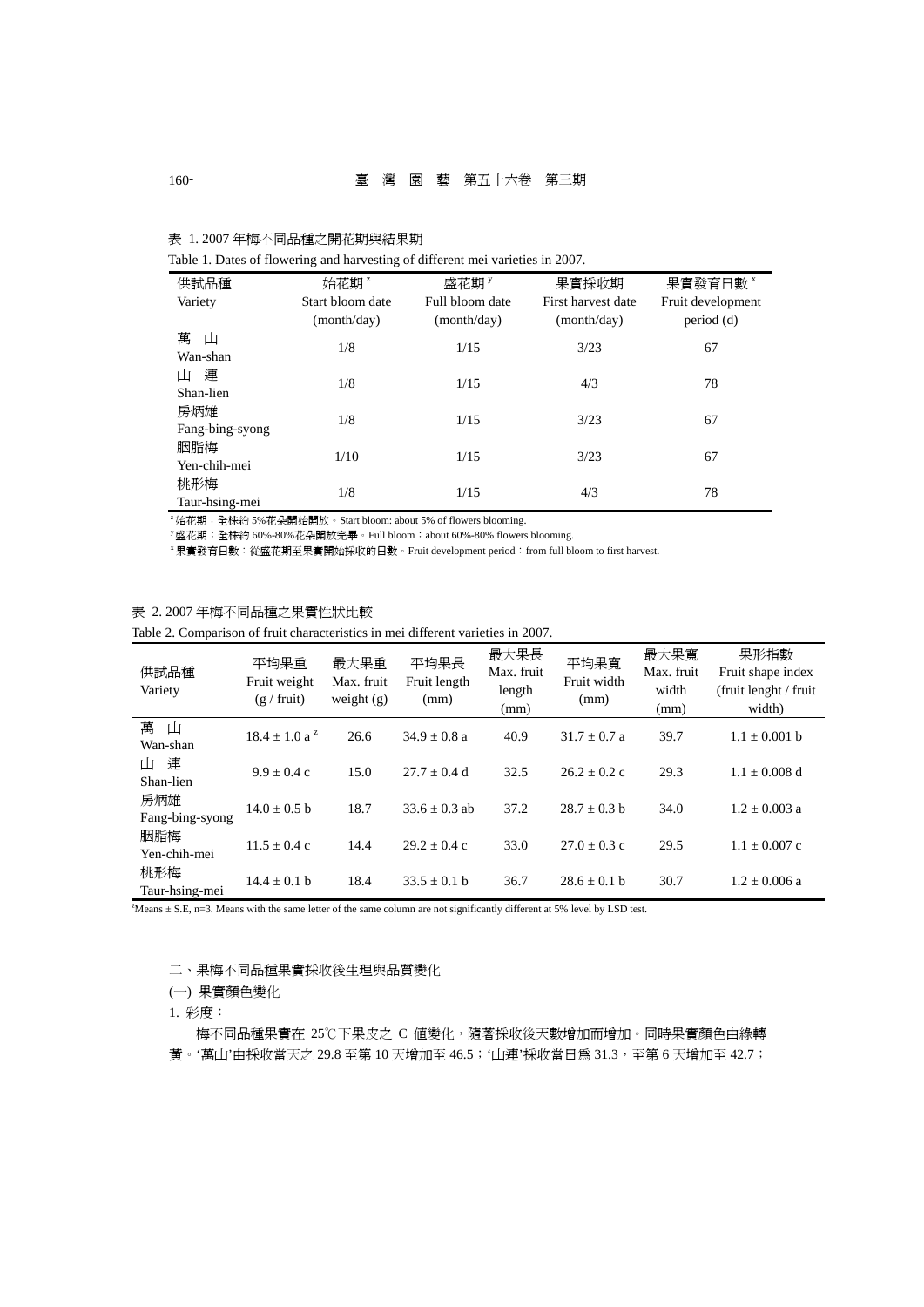'房炳雄'採收當天爲 25.8,第 10 天增加至 45.4;'胭脂梅'採收當天爲 27.8,第 10 天增加至 48.8;'桃 形梅'採收當天為 32.1, 至第 6 天增加至 44.9(圖 1A)。

2. 色相角度:

梅不同品種果實在 25℃下果皮 h°值之變化,隨著採收後天數增加而快速下降,由>90°的綠黃, 變為<90°的黃紅。'萬山'由採收當天之 102.8°至第 10 天降至 74.8°;'山連'採收當日爲 106.0°,至第 6 天降至 79.9°; '房炳雄'採收當天爲 90.1°, 第 10 天降至 75.1°; '胭脂梅'採收當天爲 81.4°, 第 10 天降 至 67.6°;'桃形梅'採收當天為 105.4°,至第 6 天降至 81.0° (圖 1B)。

梅不同品種果實在 25℃之果皮顏色在第 4 天果色明顯轉黃,第 6 天果實完全轉黃,以'萬山'而言, 在採後第 10 天果皮出現腐斑而失去商品價值(圖 2)。



圖 1. 梅不同品種果實在 25℃貯藏下果皮彩度(A)及色相角度(B)之變化 Fig. 1. Changes in fruit chroma (A) and hue angle (B) value of different mei varieties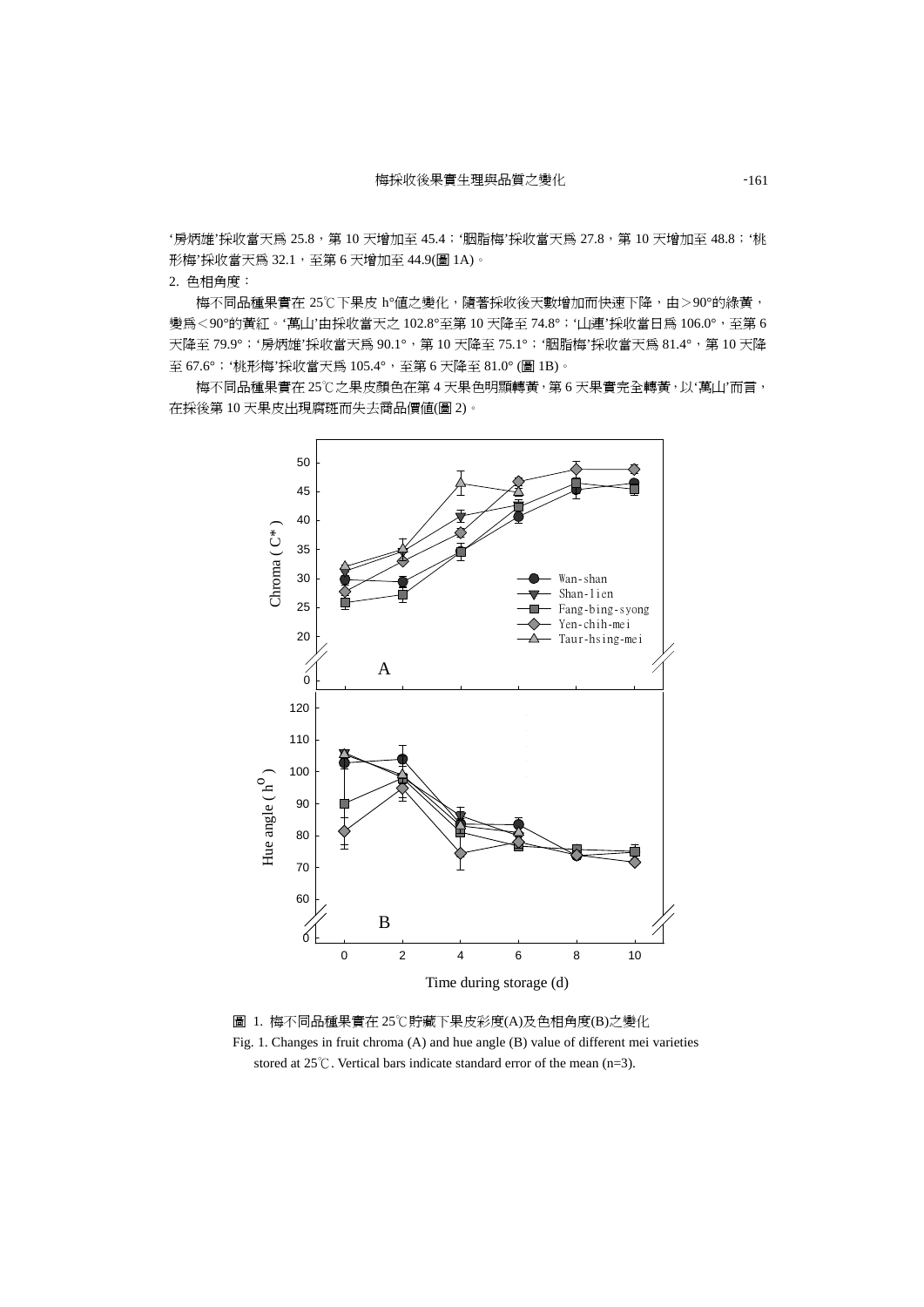

圖 2. '萬山'梅果實在 25℃貯藏下之果皮顏色變化

Fig. 2. Changes in the skin color of 'Wan-shan' mei fruits stored at  $25^{\circ}$ C.

(二) 果實硬度變化

梅不同品種果實於 25℃下硬度變化趨勢均隨採收後時間之延長而下降。如 '桃形梅'採收當天果實 硬度為 228.3 N,為所有受測品種中硬度最高之品種,但在第 2 天即急遽下降至 110.1 N,至第 6 天僅 為 23.3 N。受測品種果實採收當天之硬度高低依序為'桃形梅'、'萬山'、'山連'、'胭脂梅',硬度最低 者為'房炳雄'(圖 3)。此 5 個品種梅果實在 25℃下軟化非常迅速。

(三) 可溶性固形物含量及可滴定酸變化

梅不同品種在 25℃下果實可溶性固形物含量變化如圖 4,皆隨著後熟進程呈現先增後降趨勢。'萬 山'、'房炳雄'、'胭脂梅' 與 '桃形梅'等之可溶性固形物含量範圍由採收當天約 7.0 ˚Brix 微幅上升至第 4 天達最大值,然後逐漸下降至 6.0 °Brix 左右。'萬山' 採收當日含量為 7.2 °Brix,至第 4 天含量最高 為 8.1 °Brix,然後逐漸下降,至第 10 天為 6.4 °Brix (圖 4)。

可滴定酸含量變化趨勢在 25℃下,則隨著採收後時間增長、後熟程度提高而逐漸降低(圖 5)。各 品種之可滴定酸含量變化範圍由採收當天之 6.1%-6.6%至第 10 天下降至 3.6%-3.8%。 (四) 果實貯藏期間失重率變化

在 25℃下,梅不同品種果實貯藏期間失重率逐漸增加。以'萬山' 為例貯藏 2 天失重率為 0.8%, 至第 10 天達 4.4%。不同品種在 25℃貯藏期間之失重率變化範圍由採後 2 天至第 10 天約為 0.7%-4.4% (圖 6)。

在 25℃環境下之果實在第 6 天以'山連'和'桃形梅'失重率與其他品種比較相對較高,分別達 3.9% 與 4.1%,貯藏壽命亦最短,僅 6 天。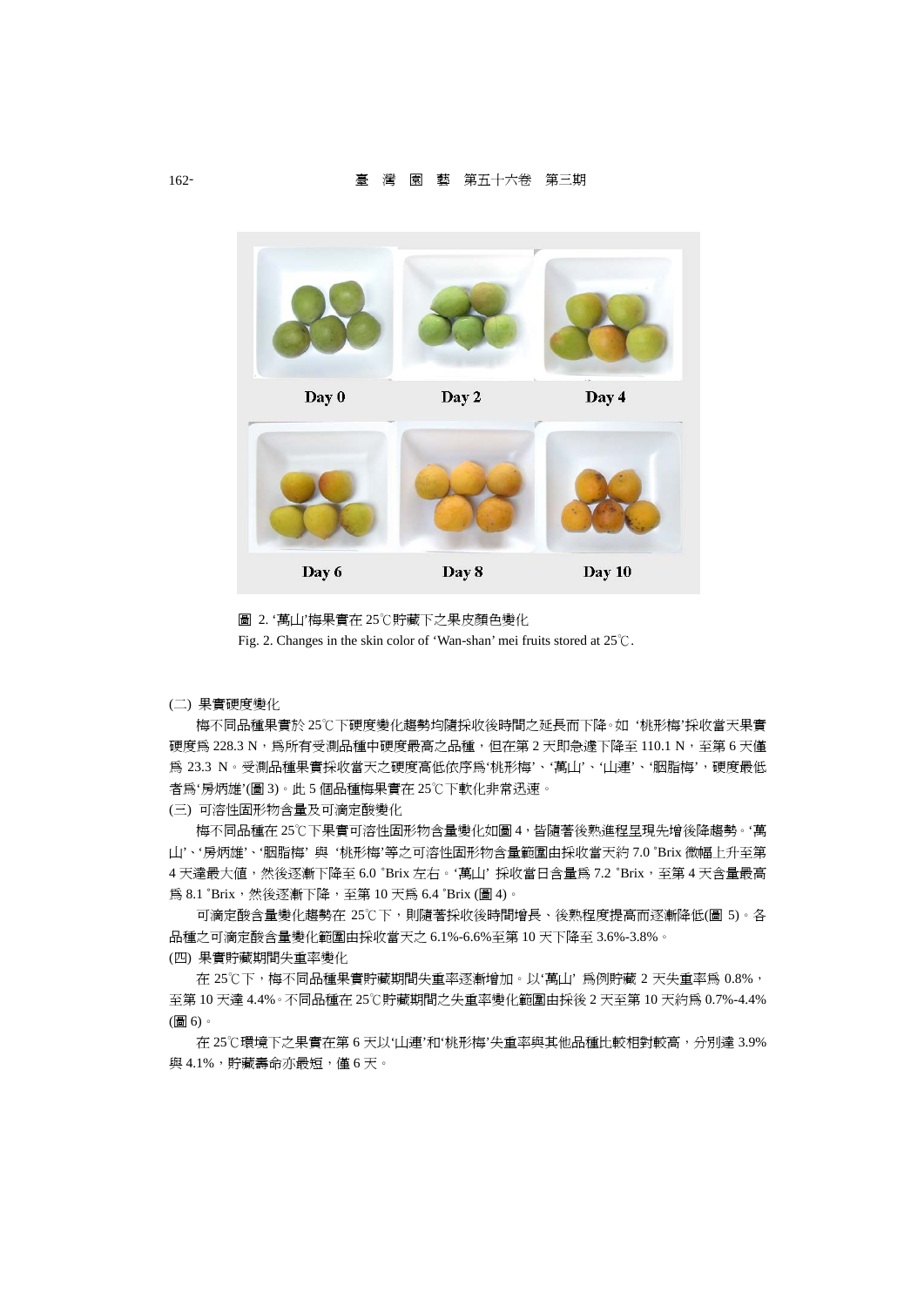梅採收後果實生理與品質之變化 -163







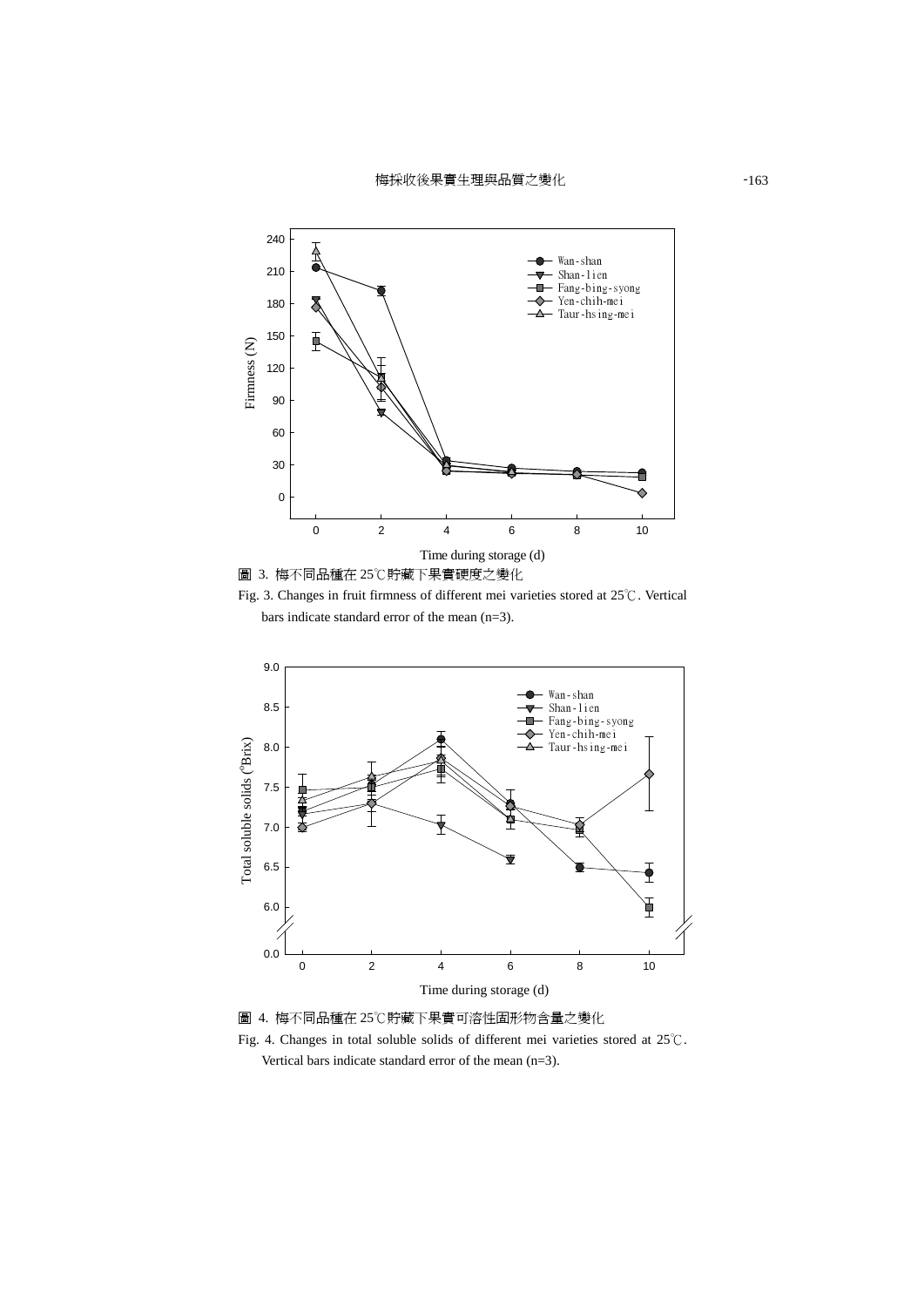

圖 5. 梅不同品種在 25℃貯藏下果實可滴定酸含量之變化 Fig. 5. Changes in titratable acidity of different mei varieties stored at  $25^{\circ}\textrm{C}$ .

Vertical bars indicate standard error of the mean (n=3).



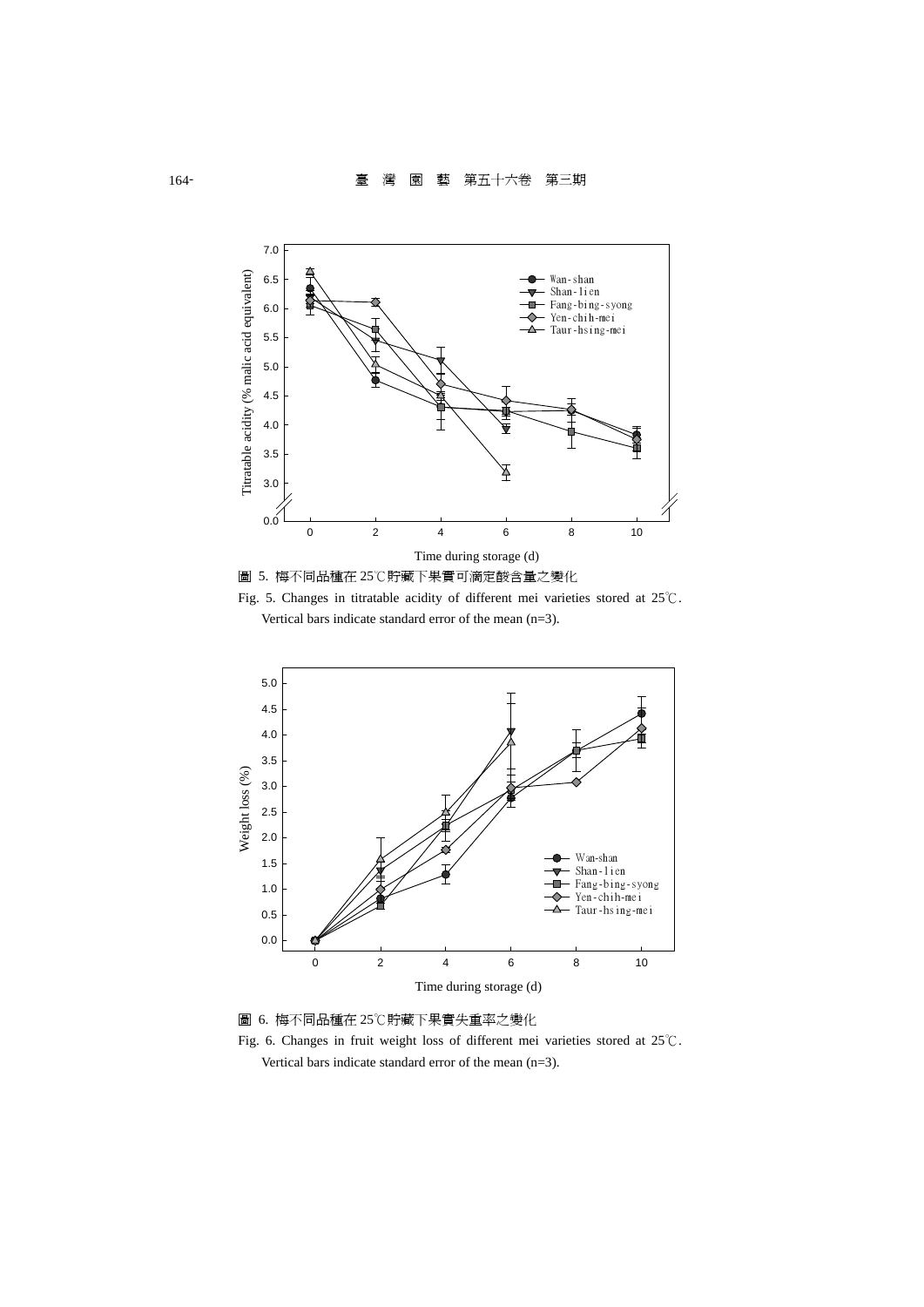#### (五) 乙烯釋放量及呼吸率變化

不同品種梅果實在 25℃下之乙烯釋放量,'房炳雄'及'胭脂梅'在採收後第 4 天達高峰,分別為 740.6 nL C<sub>2</sub>H<sub>4</sub>·g<sup>-1</sup>·hr<sup>-1</sup> 與 497.9 nL C<sub>2</sub>H<sub>4</sub>·g<sup>-1</sup>·hr<sup>-1</sup>;'萬山'與"山連'在第 5 天達最高峰,'山連'乙烯釋放量更高達 1019.8 nL C<sub>2</sub>H<sub>4</sub>·g<sup>-1</sup>·hr<sup>-1</sup>;'桃形梅'則在採後第 8 天才達到高峰 860.8 nL C<sub>2</sub>H<sub>4</sub>·g<sup>-1</sup>·hr<sup>-1</sup> (圖 7)。不同品種在 25℃下,在高峰時之乙烯釋放量,高低次序為'山連'、'桃形梅'、'萬山'、'房炳雄'、'胭脂梅' (圖 7)。

梅不同品種在 25℃下呼吸率變化'萬山'、'山連'、'房炳雄'及'胭脂梅'在採收後第 4 天達最高峰, 數值在 77.6 至 94.9 mL CO<sub>2</sub>·kg<sup>-1</sup>·hr<sup>-1</sup> 之間; '桃形梅'則在採後第 8 天達最高峰 70.6 mL CO<sub>2</sub>·kg<sup>-1</sup>·hr<sup>-1</sup> (圖 8)。不同品種呼吸率高低次序為'山連'(94.9 mL CO<sub>2</sub>·kg<sup>-1</sup>·hr<sup>-1</sup>)、'胭脂梅'(82.8 mL CO<sub>2</sub>·kg<sup>-1</sup>·hr<sup>-1</sup>)、'房炳 雄'(81.6 mL CO<sub>2</sub>·kg<sup>-1</sup>·hr<sup>-1</sup>)、第山'(77.6 mL CO<sub>2</sub>·kg<sup>-1</sup>·hr<sup>-1</sup>)及'桃形梅'(70.6 mL CO<sub>2</sub>·kg<sup>-1</sup>·hr<sup>-1</sup>) (圖 8)。其中'房 炳雄'、 '胭脂梅' 與'桃形梅'之呼吸高峰與乙烯高峰同一天出現(第 4 天);'萬山'及'山連'之呼吸高峰 則較乙烯高峰早一天(第 4 天)出現。

討論

#### 一、果梅不同品種果實開花結果期及果實性狀

 台灣梅主要栽培在中部低海拔地區,滿足休眠的低溫需求量甚少,依歐與陳(2003)以台灣需冷模 式所作之評估,約在 20-50 低溫單位(chill unit, CU), 低於李之低溫需求(30-72 CU)(歐, 2005b), 也遠 低於平地水蜜桃之低溫需求(100-250 CU)(歐與陳, 2000)。本研究調查結果,梅開花期(始花期1月上 旬,盛花期1月中旬)與成熟期(3月下旬)及果實發育日數(67-78天)(表1),與歐(1994)調查結果 相近。本地種梅是目前已知全世界分布在北半球最南端、緯度最低的種原。依據劉(1988)的分類,



圖 7. 梅不同品種在 25℃貯藏下果實乙烯釋放量之變化 Fig. 7. Changes in ethylene production rate of different mei varieties stored at 25°C. Vertical bars indicate standard error of the mean (n=6).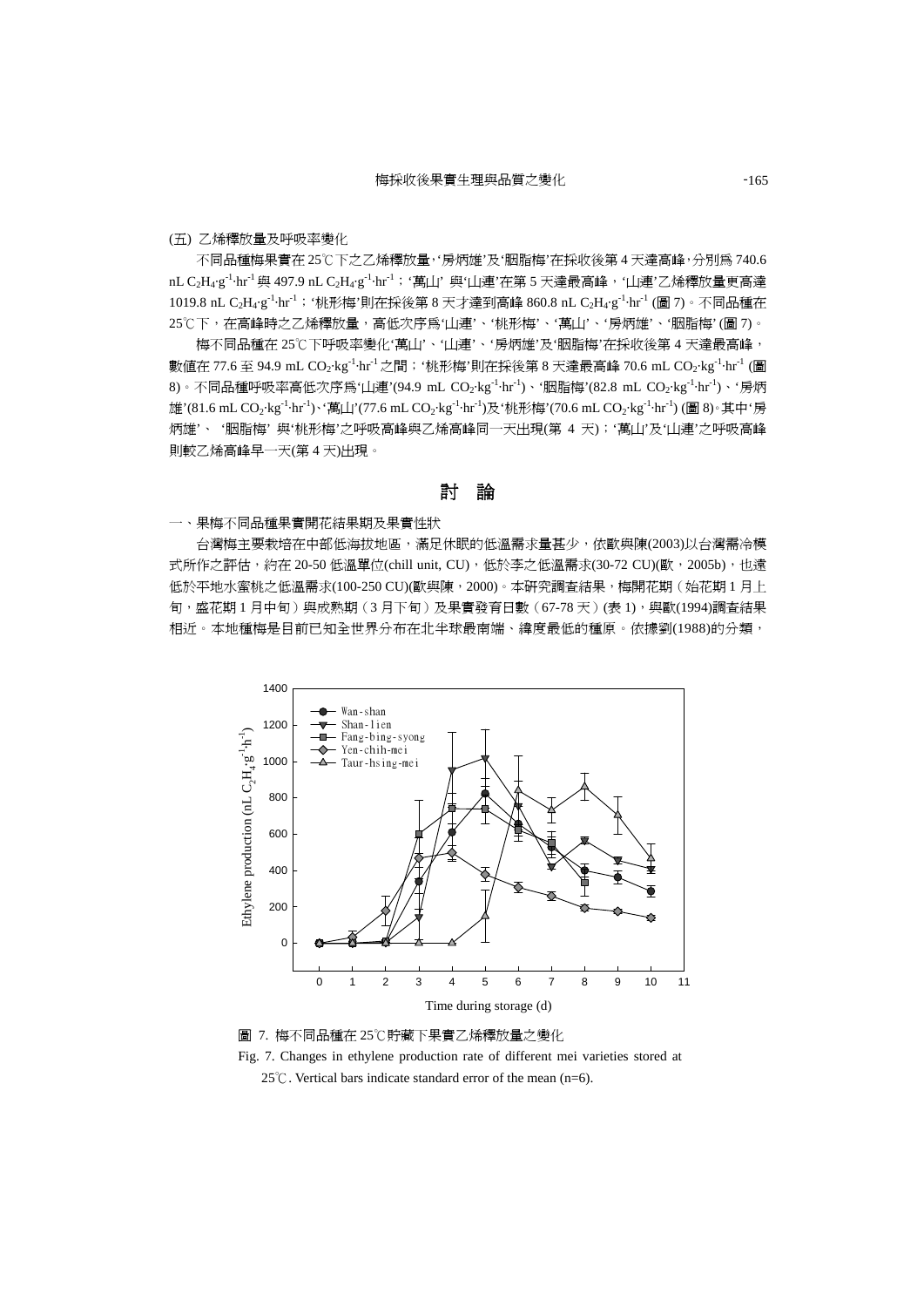



果梅單果重在 20 g 以下屬於小果種, 20-25 g 屬於中果種, 26-30 g 屬大果種, 30 g 以上屬特大果種。 本研究供試品種之平均單果重雖具不同程度之差異,但均小於 20 g (表 2),屬小果種。

二、果梅不同品種果實採收後生理與品質變化

本研究中,不同品種果實在 25℃下果皮之 C 值隨著採收後天數增加而增加(圖 1A),與採收後果 皮黃色濃度逐日增加相吻合。又 h°值隨著採收後天數增加而快速下降,果皮顏色由綠轉為黃紅(圖 1 B)。王等(2002)研究也曾指出青梅果實在 25℃下,h°值隨採後日數增加而逐漸減少。

梅不同品種果實黃化前,果實硬度已開始下降。以'萬山'為例,在第 2-4 天 h°值由 103.9 降至 83.7(圖 1B、2),硬度則由第 2 天的 192.1 N 至第 4 天下降至 34.0 N (圖 3), 自此後硬度便無太大變化。此結果 與薛等(1999)報導梅果肉硬度在 20℃貯藏第 2 天即急速下降,至第 4 天以後呈現緩慢下降的結果相符 合。

一般而言果實小,表面積較大,水分蒸散較強,失重速度也較快(陳與徐,1997)。本研究中'山連' 果實最小(表2),採後第6天失重率也最大達 4.1% (圖6),同時'萬山'果實最大,失重率相對也較小, 採後第6天失重率僅爲 2.8%。果實小失重率高,果皮容易皺縮而影響果實外觀及商品價值,相對縮短 貯放時間。

梅果實採收後在常溫下(25℃)後熟,因內部所含澱粉類隨後熟水解爲糖類,以致在採後至呼吸高 峰發生前果實可溶性固形物增加(Chambroy *et al*., 1991)。供試梅果實在 25℃下可溶性固形物含量在採 後第 4 天含量最高,然後逐漸降低(圖 4),同時呼吸高峰出現(圖 8), 此與 Chambroy 等(1991)研究結果 相似。Inaba and Nakamura (1981)研究也指出,梅採收後在20℃下總可滴定酸含量及總可溶性固形物呈 現下降趨勢,李和杏果實亦有相同結果(Li et al., 2002)。梅果實採後在貯藏過程中,果肉硬度(圖 3)、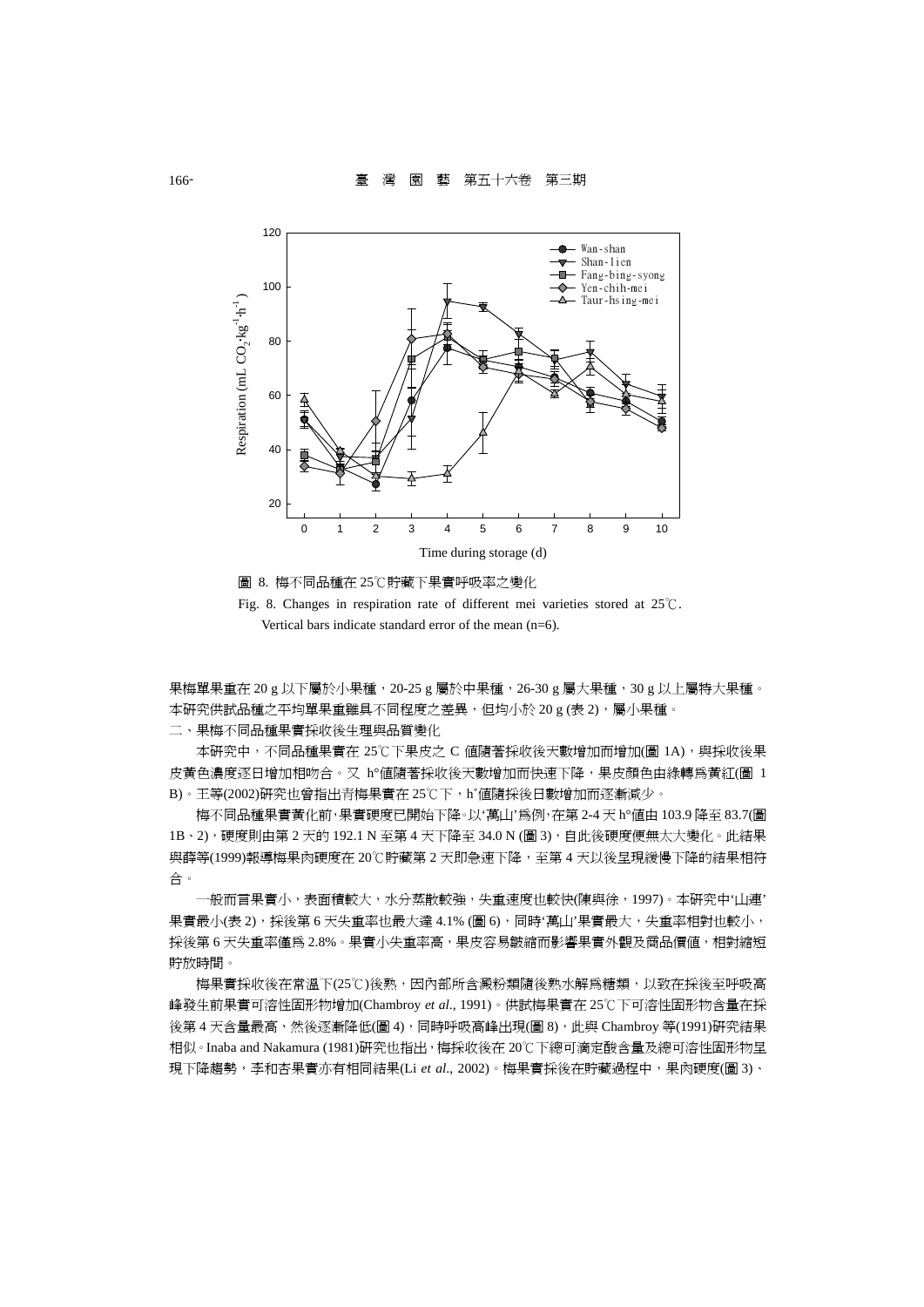可滴定酸(圖 5)呈現下降趨勢;可溶性固形物則先增後降(圖 4)。顯示貯藏期間果實營養成分以消耗分 解為主。

本試驗不同品種梅果實,在 25℃下採收後 2 天內,其內生乙烯之釋放量甚微,但採後第 3 天起隨 著果實的黃化和後熟,乙烯釋放量急速上升,在第 4 至 6 天內出現高峰(圖 7)。可見乙烯釋放量急速增 加是梅果實採收後重要生理指標,也是快速後熟與老化的重要原因(薛等,1999; Inaba and Nakamura, 1981; Sawamura *et al*, 1990)。

梅果實硬度在 4 天內快速下降、軟化(圖 3), 且外觀明顯黃化(圖 2), 顯示貯藏前期果肉硬度下降 速度大於乙烯上升速度,且硬度下降幅度最大的時間先於乙烯釋放高峰。乙烯高峰後果肉硬度下降趨 緩,果實接近完全軟化並開始腐爛。梅果實硬度在乙烯釋放量及呼吸率達高峰前便急遽下降的趨勢, 與陸等(2000)、王等(2002)及陸與席(2003)之研究結果相符合,

乙烯釋放量及呼吸率是蔬果採後重要衰老生理指標,一般把呼吸率作為果實耐貯性的重要指標, 通常呼吸率大,貯藏壽命短,呼吸率低則貯藏壽命長(郭與蔡,1986; 郭等,1986)。試驗結果顯示梅屬 於呼吸率及乙烯釋放率極高之果實,果實養份消耗快速,酸度持續下降(圖 5),是梅貯藏壽命較短的主 要原因。平均果重較小之品種如'山連'及'桃形梅'等在採後第6天,由於果實快速老化衰敗,沒有果實 可再供試驗調查(圖 1、3-6)。

受測品種在 25℃條件下,乙烯高峰之釋放量(497.9-1019.8 nL C<sub>2</sub>H<sub>4</sub>·g<sup>-1</sup>·hr<sup>-1</sup>),明顯高於其他研究報 告之梅果實在 20℃下所測得之釋放量(220-530 nL C<sub>2</sub>H<sub>4</sub>·g<sup>-1</sup>·hr<sup>-1</sup>) (王等, 2002; 陸等, 2002; 陸與席, 2003; 薛等, 1999; Inaba and Nakamura, 1981),此一差異可能受到測試品種、調查溫度、試驗方法或生長之 氣候條件等因素所影響。多次詢問園產品採後處理專家,並於 2009 年再次取樣驗證'萬山'、'房炳雄'、 '桃形梅'與'胭脂梅'等品種果實之乙烯釋放量,所得數值與 2007 年之測試相近,可見台灣果梅在 25℃ 條件下,果實迅速軟化,乙烯大量生成。

果梅各類加工產品對原物料的特性要求各不相同,需充分掌控果實成熟度,並充分了解梅採收後 數日內之激烈生理變化,如此方能在短暫的時程內有效利用果實生理特性,達成不同產品之材料需求, 從而提高果實加工利用率與加工成品品質管控。

## 致謝

本研究承蒙黃肇家博士於試驗期間慨借氣相層析儀,以及物性測定儀測試果實等相關儀器,供測 試乙烯、二氧化碳釋放量及果實硬度等;助理研究員陸明德先生及宋家瑋先生提供相關資訊諮詢;李 淑敏小姐、白秀蓮小姐及黃添聰先生等協助果實分析調查,以及負責果園管理的技工簡振生先生等, 謹致謝忱。

## 參考文獻

1. 王陽光、陸勝民、馬子駿、席璵芳. 2002. 青梅果實採後的軟化特性與色澤變化. 果樹學報 19:171-174.

Wang, Y.G., S.M. Lu, Z.J. Ma, and Y.F. Xi. 2002. Study on the fruit softening characteristics and the changes of flesh color of postharvested green mume. J. Fruit Sci. 19:171-174.

2. 農業統計年報. 2008. 行政院農業委員會編印. p. 94. Agricultural Statistics Yearbook Report 2008. Council of Agriculture, Executive Yuan. p. 94.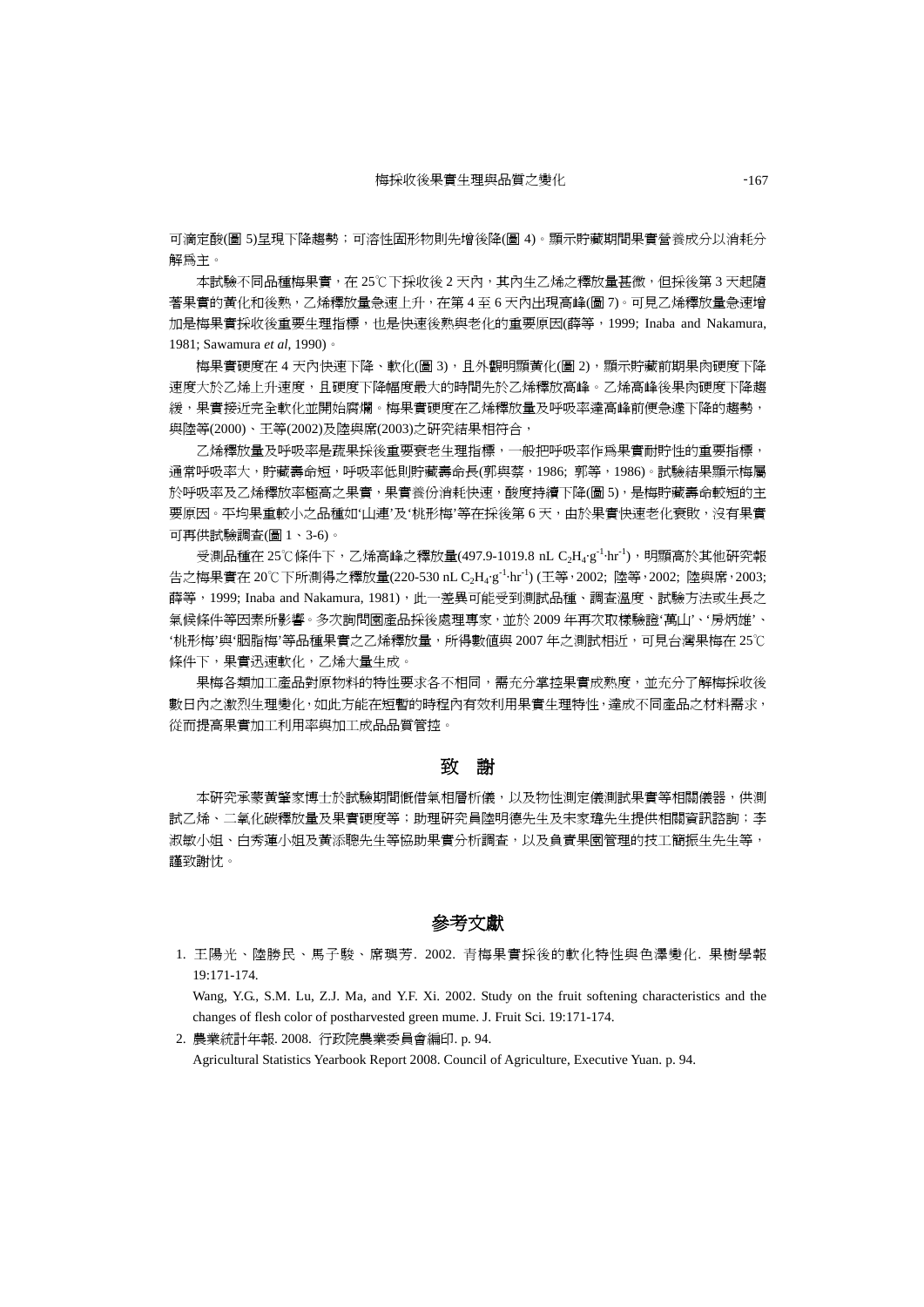3. 林欣榜. 1995. 梅子加工技術之改進. 農特產品加工研討會專刊. 台灣省農業試驗所特刊第 56 號. p. 319-324.

Lin, S.B. 1995. Improvement of techniques on processing of Japanese apricot. Taiwan Agr. Res. Inst. 56:319-324.

- 4. 松本紘齊. 2003. 青梅精驚人的 16 大效用. 青春出版社. 台北. 台灣. Matsumoto, H.H. 2003. Sixteen major effects of mume products. Cing-chun Press. Taipei. Taiwan.
- 5. 陸勝民、馬子駿、王陽光、席璵芳. 2002. 氣調和乙烯對梅果實葉綠素和內源激素含量的影響. 植 物學通報 19:716-720.

Lu, S.M., Z.J. Ma, Y.G. Wang, and Y.F. Si. 2002. Effects of modified atmosphere packaging and ethylene absorbent treatments on contents of chlorophyll and endogenous hormones in green mume (*Prunus mume* Sieb. et Zucc.) fruits. Chinese Bul. Bot. 19:716-720.

6. 陸勝民、席璵芳. 2003. 梅果採後軟化與乙烯釋放及抗氧化酶活性的變化. 南京農業大學學報 26:124-126.

Lu, S.M. and Y.F. Xi. 2003. Changes in flesh firmness and in ethylene evolution and anti-oxidase activities of green mume fruit (*Prunus mume* Sieb.et Zucc.) in postharvest. J. Nanjing Agr. Univ. 26:124-126.

7. 陸勝民、席璵芳、金勇豐、張耀洲. 2000. 採後處理對青梅果實的生理和品質的影響. 園藝學報 27:326-330.

Lu, S.M., Y.F. Xi., Y.F. Jin, and Y.Z. Zhang. 2000. Effect of postharvest treatments on physiology and quality of green mume fruit ( *Prunus mume* Sieb.et Zucc.). Acta Hort. Sinica 27:326-330.

8. 郭純德、蔡平里. 1986. 果實之更年性. 科學農業 34:240-247.

Kuo, C.T. and P.L. Tsai. 1986. The climacteric of fruits. Scientific Agr. 34:240-247.

- 9. 郭純德、李美蘭、蔡平里. 1986. 乙烯誘致園產品採收後之老化與生理障害. 中國園藝 32:150-156. Kuo, C.T., M.L. Li, and P.L. Tsai. 1986. Ethylene-induced senescence and physiological disorders in harvested horticultural crops. J. Chinese Soc. Hort. Sci. 32:150-156.
- 10. 陳金印、徐小彪. 1997. 彌猴桃貯藏保鮮研究進展. 江西農業大學學報 19:99-103.

Chen, J.Y. and X.B. Xu. 1997. Advances in the study on storage of kiwifruits. Acta Agr. Univ. Jiangxiensis 19:99-103.

- 11. 歐錫坤. 1994. 果梅開花與結實生理之研究. 中國園藝 40:60-70. Ou, S.K. 1994. Physiological studies on flowering and fruiting of mume trees. J. Chinese Soc. Hort. Sci. 40:60-70.
- 12. 歐錫坤. 2005a. 梅. p. 189-196. 刊於農委會台灣農家要覽增修訂三版策劃委員會編著. 台灣農家要 覽. 農作篇(二). 豐年出版社. 台北.

Ou, S.K. 2005a. Mei. Taiwan agriculture encyclopedia (Crop edition Ⅱ). Fong-Nian Press. Taipei. p. 189-196.

13. 歐錫坤. 2005b. 李. p. 181-188. 刊於農委會台灣農家要覽增修訂三版策劃委員會編著. 台灣農家要 覽. 農作篇(二). 豐年出版社. 台北.

Ou, S.K. 2005b. Plum. Taiwan agriculture encyclopedia (Crop edition Ⅱ). Fong-Nian Press. Taipei. p. 181-188

14. 歐錫坤、陳琦玲. 2000. 臺灣本地桃樹的需冷量評估與模式開發. 中國園藝 46:337-350.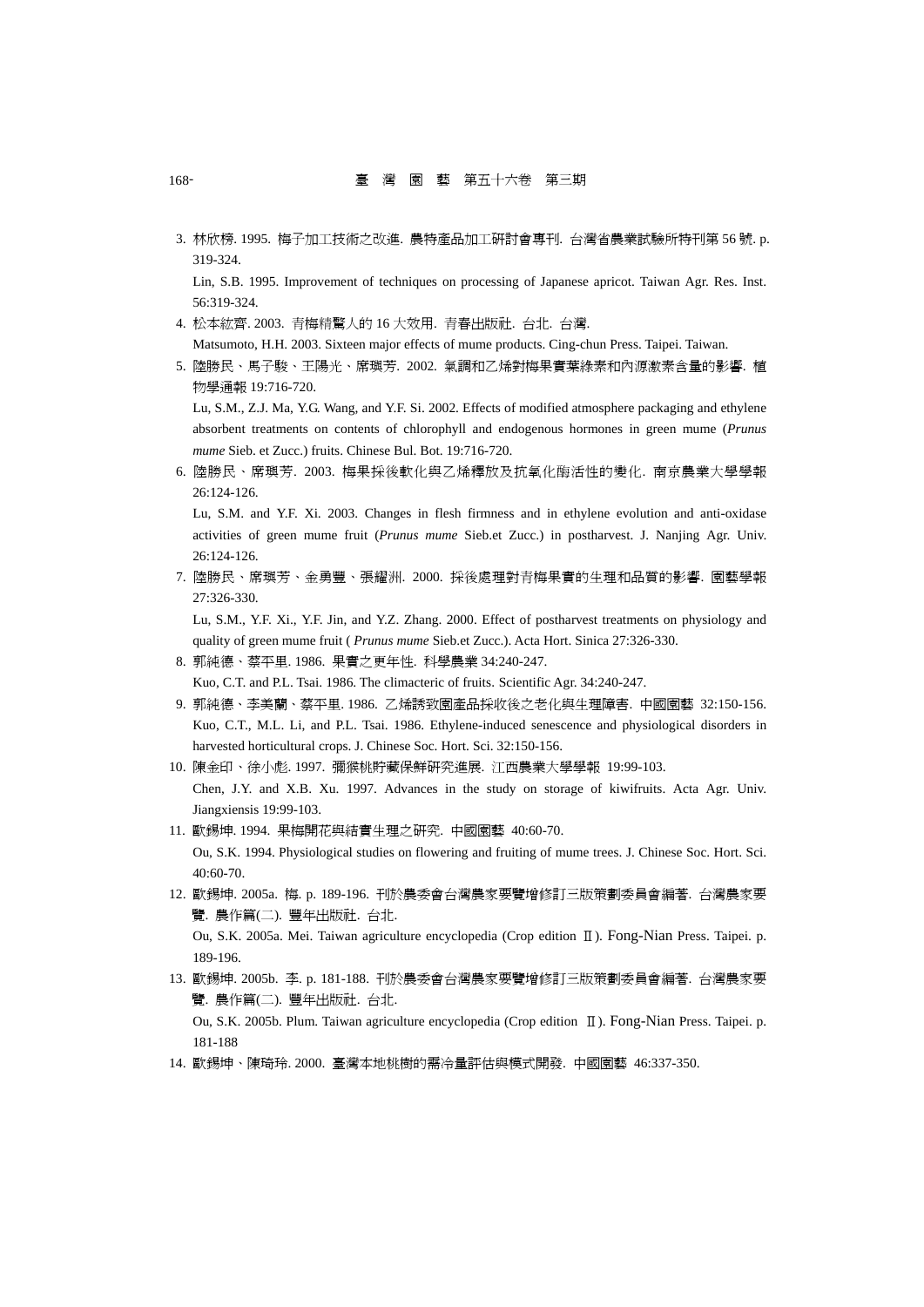Ou, S.K. and C.L. Chen. 2003. Estimation of the chilling requirement and development of a low-chill model for local peach trees in Taiwan. J. Chinese Soc. Hort. Sci. 46:337-350.

- 15. 歐錫坤、陳琦玲. 2003. 應用台灣需冷模式評估本地種梅樹的需冷量. 北京林業大學學報 25:6-10. Ou, S.K. and C.L. Chen. 2003. Apply Taiwan chilling model for estimating chilling requirement of local mei trees. J. Beijing For. Univ. 25:6-10.
- 16. 薛彥斌、久保康隆、稻葉昭次、中村怜之輔. 1999. 青梅果實的採後成熟特性和肉質變化. 中國南 方果樹 28:34-37. Xue, Y.B., Y.T. Kubo, A.T. Inaba, and R.N.S. Nakamura. Ripening characteristic and texture change of

postharvest green plum ( *Prunus mume* Sieb.et Zucc.). South China Fruits 28:34-37.

- 17. 劉志廣. 1988. 梅的栽培與加工. p.1-126. 劉志廣編著. 梅、荔枝、可可栽培法. 五洲出版社. 台北. Liu, J.G. 1988. Cultivation and processing of mei. p.1-126. In: J.G. Liu (ed.). Cultivation of plum, litchi, and cocoa. Wu-Chow Press. Taipei.
- 18. Chambroy, Y., M. Souty, M. Reich, L. Breuils, and G. Jacquemin. 1991. Effect of different CO<sub>2</sub> treatments on postharvest changes of apricot fruits. Acta Hort. 293:675-684.
- 19. Inaba, A. and R. Nakamura. 1981. Ripening characteristics of Japanese apricot (Mume, *Prunus mume* Sieb. et Zucc.) fruits on and off the tree. J. Jpn. Soc. Hort. Sci. 49: 601-607.
- 20. Li, D., S. Lurie, and H.W. Zhou. 2002. Effect of 1-methylcyclopropene on ripening of 'Canono' apricots and 'Royal Zee' plums. Postharvest Biol. Technol. 24:135-145.
- 21. McGuire, R.G. 1992. Reporting of objective color measurements. HortScience 27:1254-1255.
- 22. Sawamura, M., T. Miyazaki, and H. Kusunose. 1990. Ethylene biosynthesis in mume fruits. Hort. Abst. 60:107.

### **Abstract**

The postharvest physiology and quality changes of five local mei varieties, named 'Wan-shan', 'Shan-lien', 'Fang-bing-syong', 'Yen-chih-mei' and 'Taur-hsing-mei' were studied. During ten days of storage period at  $25^{\circ}$ , the total soluble solids of mei fruit increased within 2 to 6 days and then decreased. Titratable acidity decreased and weight loss increased during storage. The hue angle value of the peel and the fruit firmness gradually decreased. The yellow skin color intensified while the chroma value increased slowly. The respiration rate and ethylene production rate reached the climacteric peak within 4 to 8 days in storage at 25 °C. The respiration and ethylene climacteric peak appeared on the same day in 3 varieties, while the resperation peak came one day earlier in 2 varieties. The high respiration and ethylene production rate of postharvest mei may be related to a short shelf-life of the fruit.